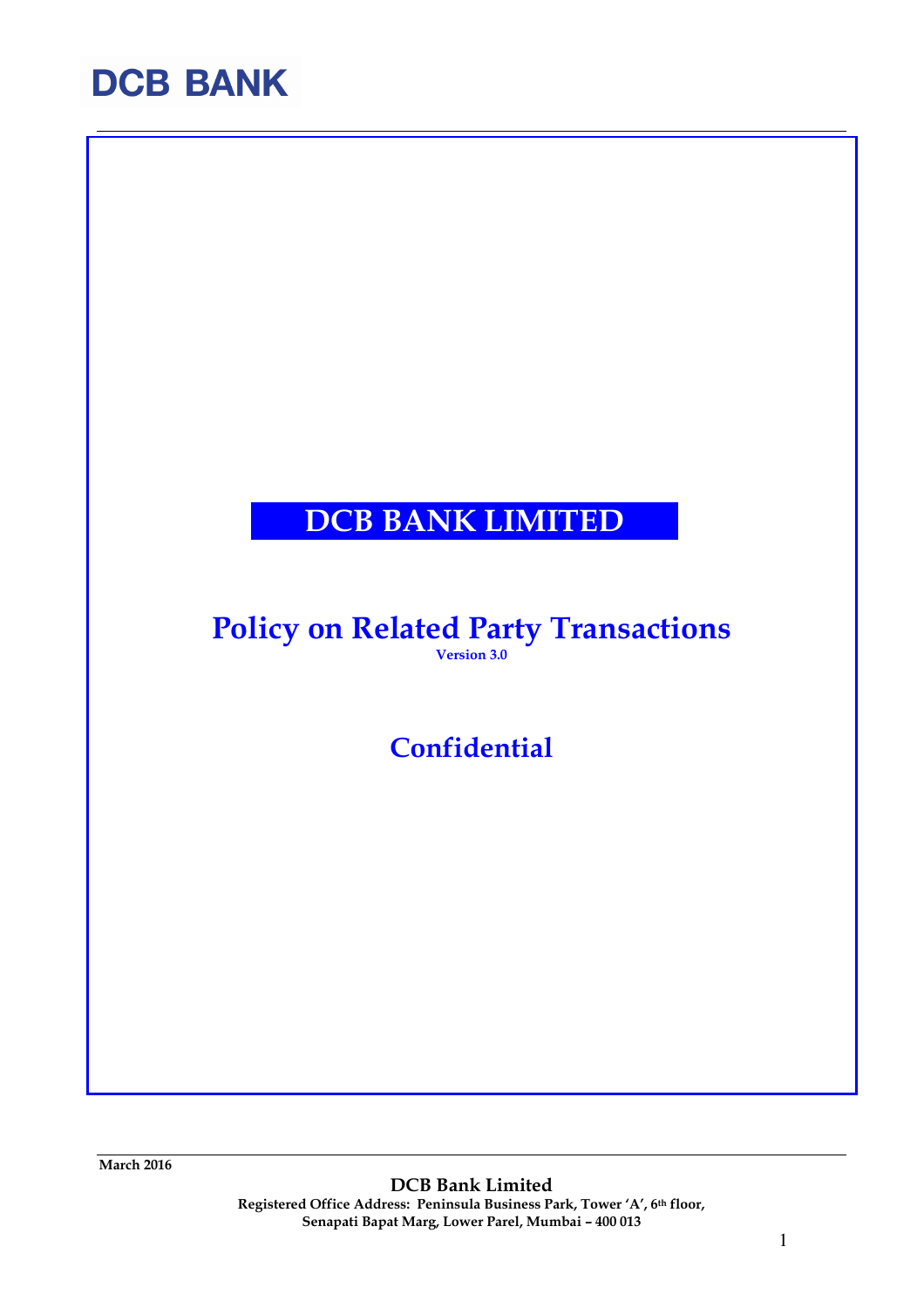### Glossary of Abbreviations used in this Document

| ACB         | Audit Committee of the Board                       |
|-------------|----------------------------------------------------|
| <b>AS</b>   | <b>Accounting Standard</b>                         |
| <b>ESOP</b> | <b>Employee Stock Options Plan</b>                 |
| <b>ICAI</b> | Institute of Chartered Accountants of India        |
| <b>KMP</b>  | Key Managerial Person                              |
| <b>NRCB</b> | Nomination and Remuneration Committee of the Board |
| <b>RBI</b>  | Reserve Bank of India                              |
| <b>RPTs</b> | <b>Related Party Transactions</b>                  |
| <b>SEBI</b> | Securities and Exchange Board of India             |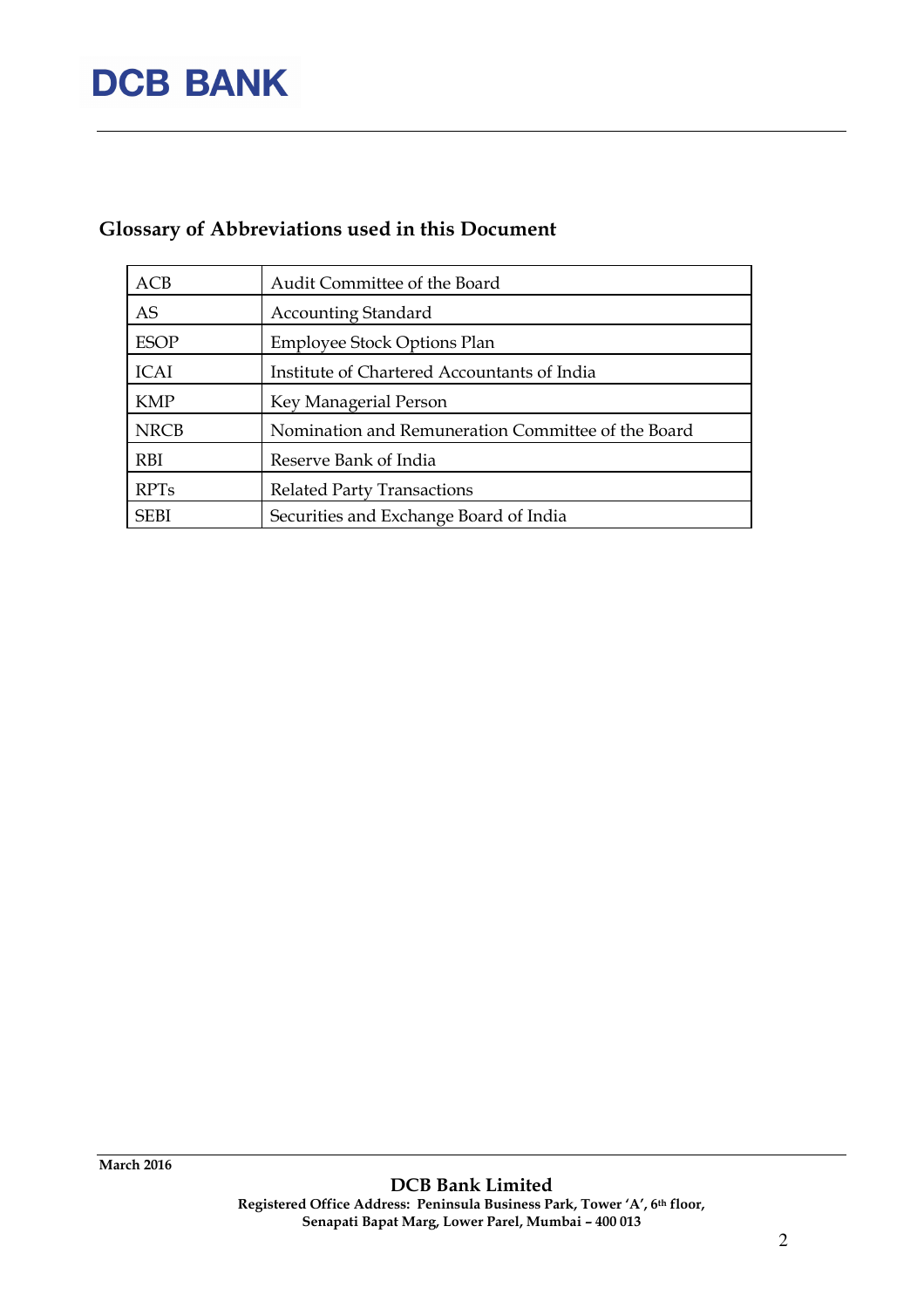### Policy on Related Party Transactions

### 1. Background

This policy on Related Party Transactions (RPTs) is being put in place in view of the following:

The Companies Act, 2013 has defined Related Party (Secs. 2(76) and (77)), the role of Audit Committee (Sec.177) and the Related Party Transactions (Sec. 188) that require approval of the Audit Committee for all RPTs, or the Board or the Shareholders in respect of certain specific related party transactions. The provisions as per these sections are effective April 1, 2014.

Clause 49 of Equity Listing Agreement has been amended by the Securities and Exchange Board of India (SEBI) vide their circular dated April 17, 2014 including inter alia, a requirement of prior approval by the Audit Committee of all Related Party Transactions. The revised Clause 49 would be applicable to all listed companies with effect from October 1, 2014.

Banks in India are governed by the Reserve Bank of India guidelines contained in their circular No. DBOD. No. BP. BC. 89 /21.04.018/2002-03 March 29, 2003 - "Guidelines on compliance with Accounting Standards (AS) by banks", the gist of which is as follows:

Related Parties: To begin with, related parties for a bank are its parent, subsidiary( ies), associates/ joint ventures, Key Management Personnel (KMP) and relatives of KMP. KMP are the whole time directors for an Indian bank and the chief executive officer for a foreign bank having branches in India. Relatives of KMP would be on the lines indicated in Section 45 S of the R.B.I. Act, 1934.

Disclosure format: The illustrative disclosure format recommended by the Institute of Chartered Accountants of India (ICAI) as a part of General Clarification (GC) 2/2002 has been suitably modified to suit banks.

The illustrative format of disclosure by banks for AS 18 is furnished in the master circular on disclosure requirements by banks. As contained in the master circular, the manner of disclosures required by paragraphs 23 and 26 of AS 18 is illustrated in the circular and that the format is merely illustrative and is not exhaustive.

#### 2. Identification of the related parties

As per the requirement of above regulations, the Bank has identified its (i) Directors and their relatives, and (ii) KMP and their relatives as Related Parties. Though the RBI guidelines prescribe whole time directors as KMP, the Bank, as a listed company, has to comply with the requirements of clause 49 of the listing agreement and accordingly, the Managing Director and CEO, the Chief Financial Officer and the Company Secretary will be the KMP. Currently, the Bank does not have any subsidiary or associate or joint ventures or a parent company.

The Bank has obtained the list of relatives of Directors and KMP of the Bank.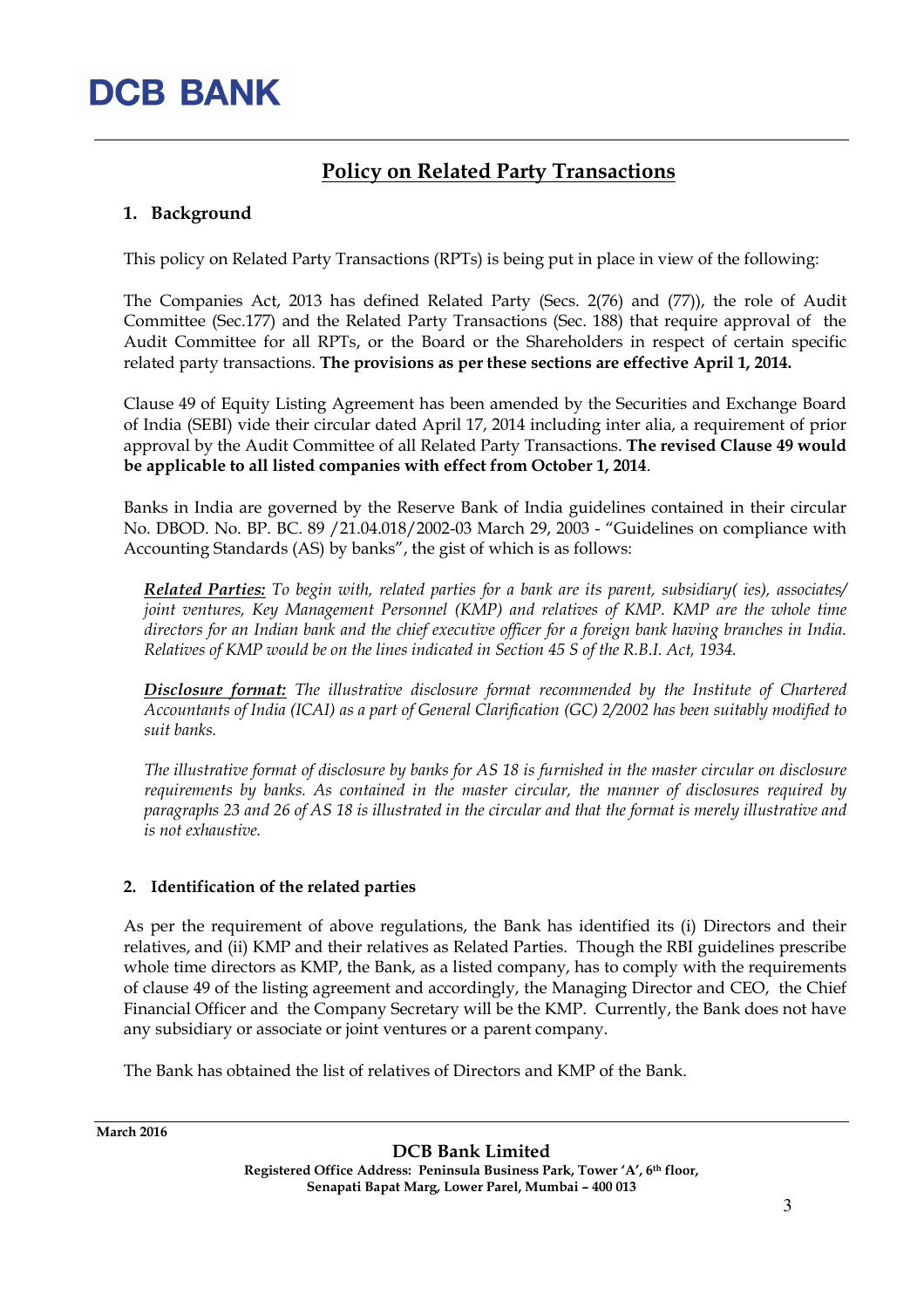Further, the entity handling post-employment benefit plan for the benefit of employees of the Bank is also a related party as defined in Clause 49. Accordingly, in the Bank's case the Development Credit Bank Ltd. Staff Gratuity Fund and the Development Credit Bank Ltd. Employees' Provident Fund Trust are identified as related parties for Clause 49 purposes.

#### 3. Frame work to identify and update related parties on an ongoing basis

The Secretarial Department of the Bank obtains and circulates an updated list of Directors and their relatives and the relatives of Key Managerial Personnel (KMP). The Secretarial Department will be responsible for updating the list of the related parties along with their relatives on a quarterly basis and circulate the updated list to the user departments of the Bank and the Business/Functional Heads.

Business/Functional Heads of the Bank, based on the list circulated to them, will be responsible to report to the Finance Department in the prescribed format, the transactions entered with the related party on quarterly basis.

The Finance Department will also obtain from the Operations unit, a list of related party transactions in respect of various financial transactions captured in the system. This report will be validated with the reports obtained from the Business / Functional Heads as above. The Finance Department will be responsible for reporting periodically all these transactions to the Audit Committee for its approval.

#### 4. Identification of related party transactions

- A. The nature of transactions that may by entered by the Bank with related parties in the normal course of business has been listed below:
	- i. Acceptance of deposits from the related parties (current accounts, savings accounts and term deposits) in the normal course of business.
	- ii. Lending of credit facilities (including funded and non-funded exposure) to KMP or their relatives. As per the provisions of the Banking Regulation Act, 1949, the Bank cannot lend to the directors or firms in which they are interested, except for certain specified types of loans as prescribed in the RBI master circular. Only loans to KMP other than whole time directors, as per approved employee loans scheme of the Bank under the same terms and conditions of such employee loans will be considered for the purpose of inclusion in the list of transactions in the normal course of business.
- iii. Interest paid to and interest received from related parties: KMP of the Bank are eligible for additional 1% per annum interest over the card rates on their deposits as defined in the RBI master circular on payment of interest on deposits from bank's own staff and accordingly, such interest amounts will be included in these transactions in the normal course of business.
- iv. Foreign remittances by directors and their relatives for their personal and / or business purposes at terms as applicable to other customer of the Bank and by KMP for personal purposes at the same terms as offered to all employees of the Bank, for example, commission on such foreign remittances may be waived for all employees of the Bank.
- v. Letting of lockers as per the terms and conditions of the facility as offered to all customers of the Bank.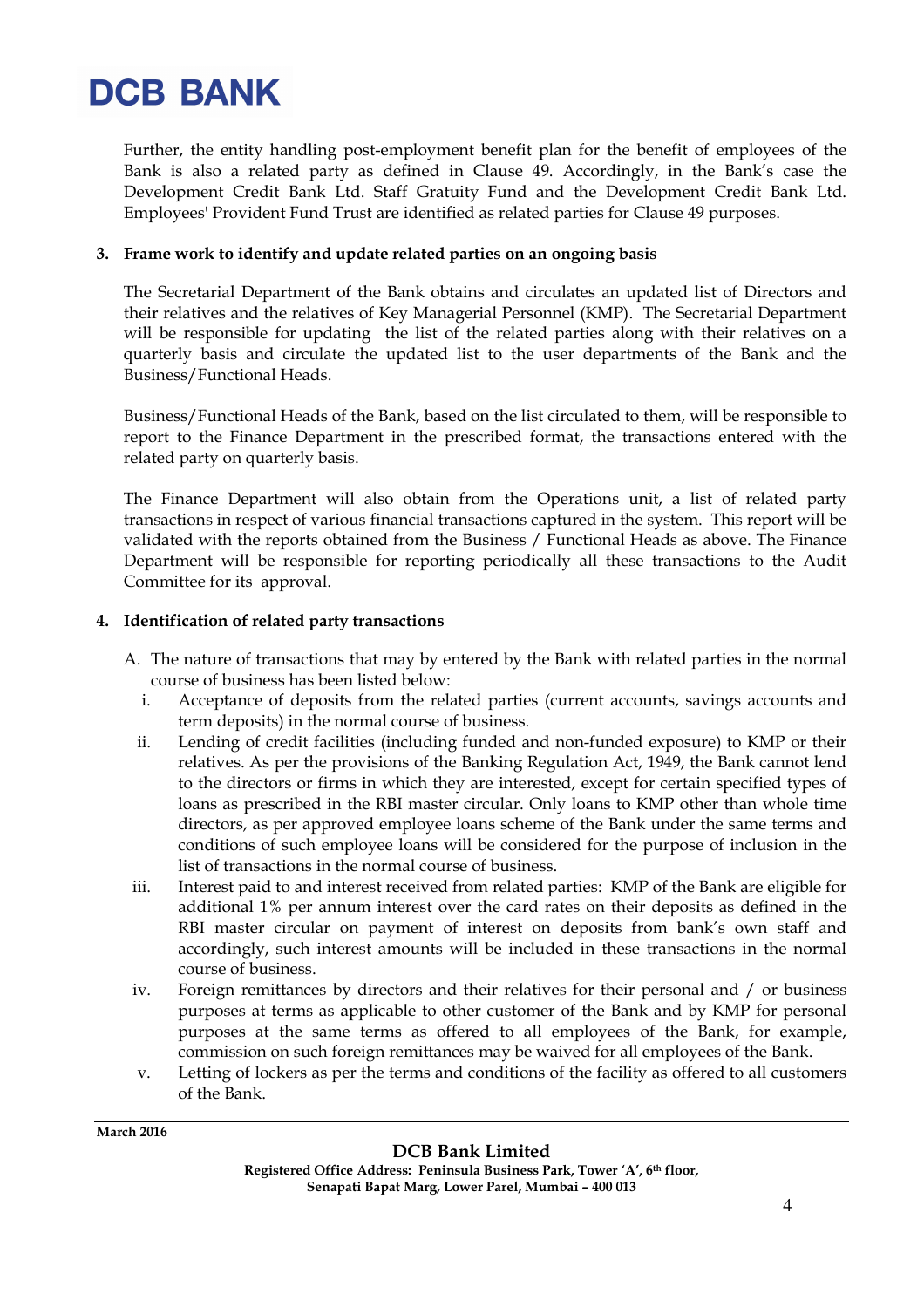- vi. Other banking services like issue of demand drafts, funds transfers, investments in third party products, etc. on the same terms and conditions as offered to all other employees of the Bank.
- vii. Salaries including managerial remuneration approved by the RBI or the Nomination and Remuneration Committee of the Board (NRCB) as the case may be.
- viii. Employee Stock Options (ESOP) granted to KMP and exercise thereof by KMP as per prior approvals given by NRCB.
	- ix. Dividend payment on investments made by related parties in the Bank's shares, as approved by the shareholders in the Annual General Meeting.
	- x. Sale of fixed assets in the form of used cars or home furnishings at written down value, provided to KMP as part of their terms of service.
- xi. Chairman's remuneration as approved by RBI.
- xii. Directors' Sitting Fees at rates approved by NRCB.
- xiii. Purchase on behalf of and sale of certain government securities by the Bank to the Gratuity Fund and Provident Fund Trust at market related yields prevalent on the date of sale.
- B. All related party transactions other than the above will be executed with prior approval of the Audit Committee in each case. Such transactions may be put up for approval of the Audit Committee members by email and in all such cases, the transactions will be collated and presented in the next Audit Committee meeting for the purpose of reporting.
- C. Specific transactions as listed in Sec.188 of the Companies Act, 2013 requiring prior approval of the Board / shareholders will be put up to Audit Committee for prior approval as envisaged in the Act and in Clause 49 of the listing agreement.

#### 5. Board / Shareholders' Approval of the related party transactions

In compliance with the requirements of the Companies Act, 2013 and the revised Clause 49 of the listing agreement, the Bank will report the related party transactions to the Audit Committee on quarterly basis. Further, as per the requirements of the Companies Act, 2013, in respect of transactions entered with the related parties which are not entered into by the Bank in the ordinary course of business and are not at an arm's length basis, the Bank will obtain the prior approval of the Board of Directors.

Further, no material transaction i.e. transaction of value more than 5% of the turnover or 20 percent of net worth shall be entered into by the Bank except with the prior approval of the shareholders of the Bank by a special resolution.

#### 6. Reporting of related party transactions

All related party transactions, as pre-approved by the Audit Committee being in the nature of normal course of business and at arm's length, occurring between two audit committee meetings will be collated and reported to the Audit Committee in its subsequent meeting, normally on a quarterly basis.

#### 7. Disclosure of related party transactions